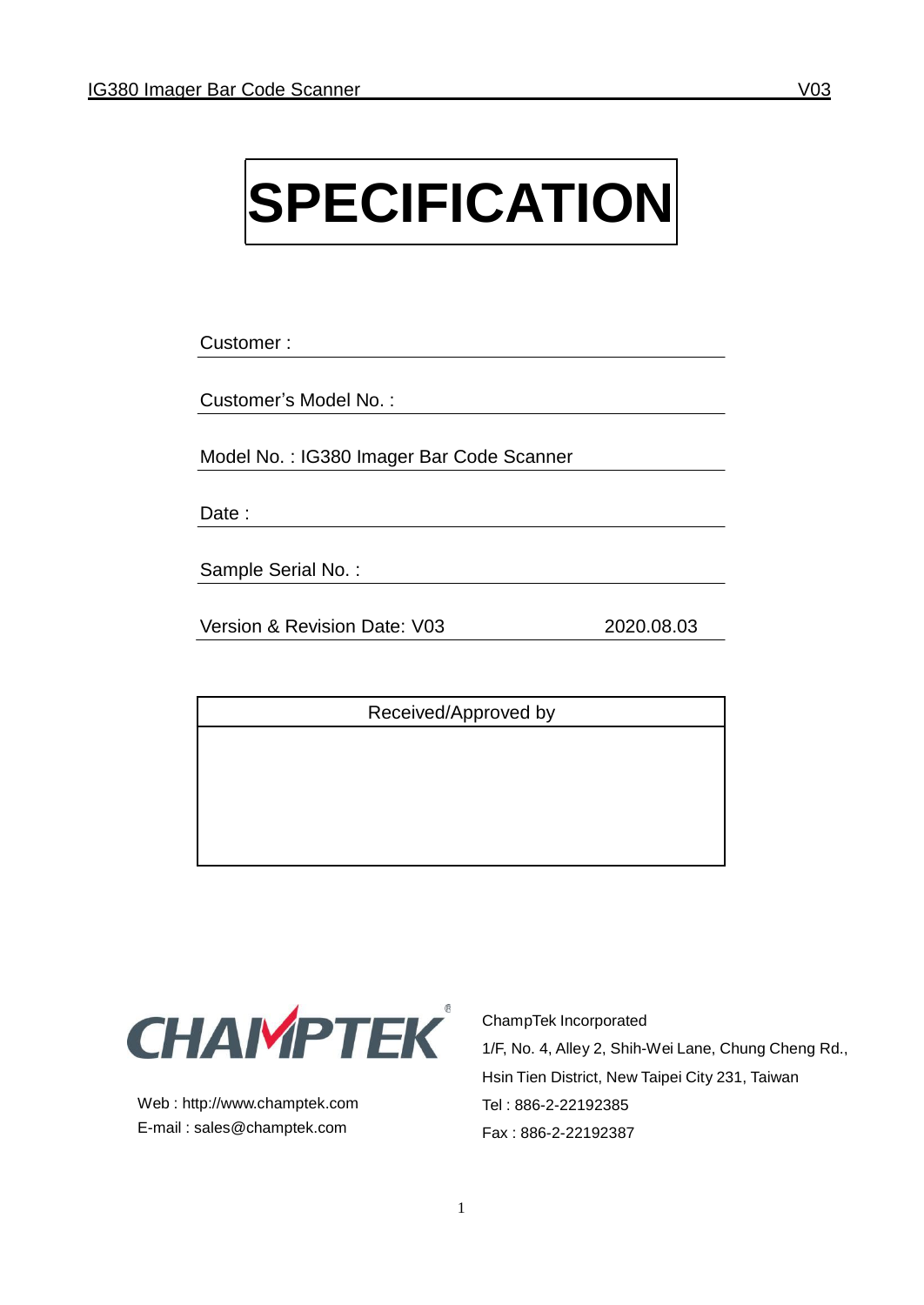## Revision History

| Version          | Date       | Context                    |
|------------------|------------|----------------------------|
| V <sub>0</sub>   | 2018.08.22 | Release                    |
| V <sub>0</sub> 1 | 2018.09.25 | <b>Update Resolution</b>   |
| V <sub>02</sub>  | 2019.05.03 | <b>Update Performance</b>  |
| V <sub>03</sub>  | 2020.08.03 | Sealing and Dropping specs |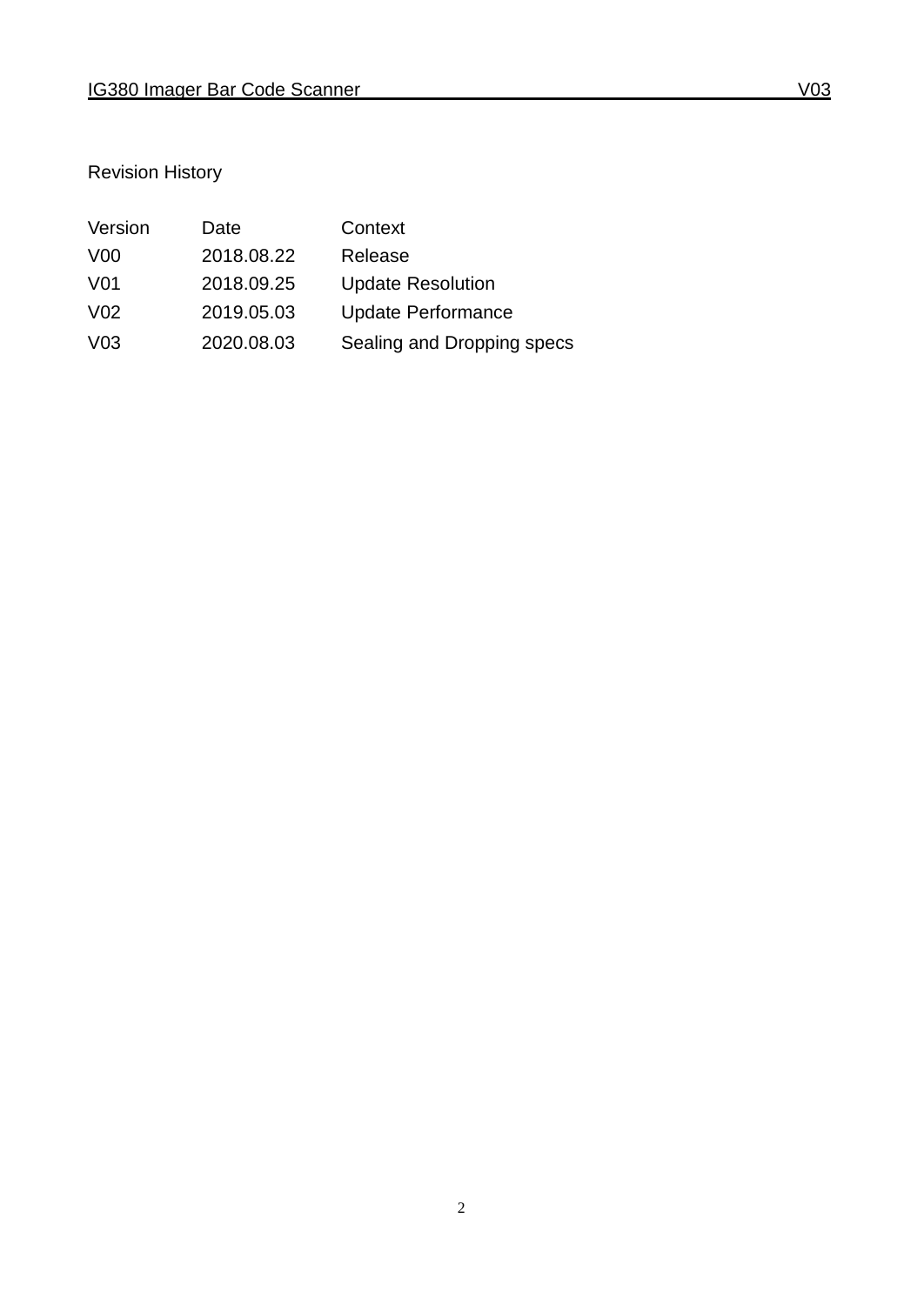# **TABLE OF CONTENTS**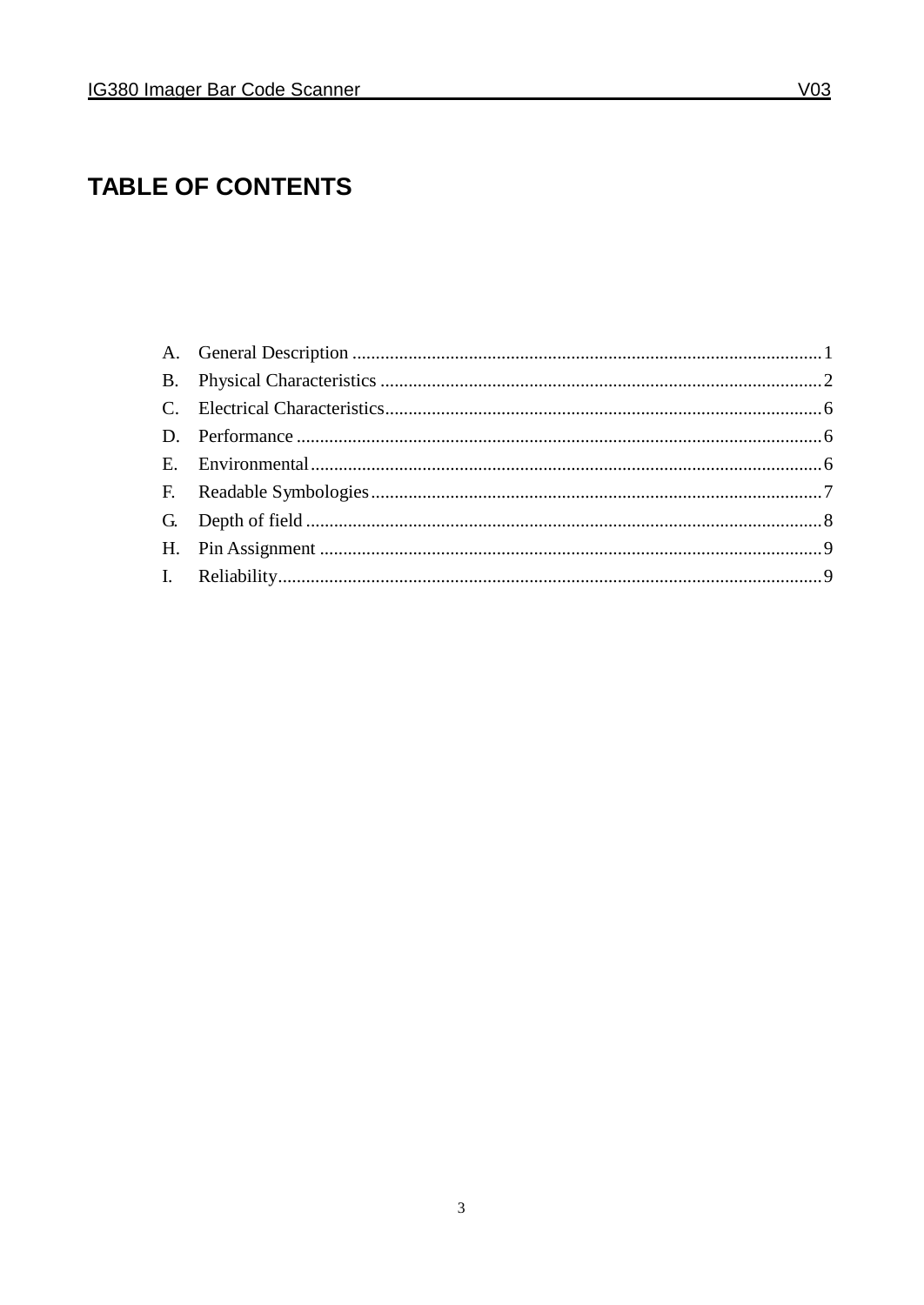#### **A. General Description**

The IG380 area imager barcode scanner brings unmatched performance along with the latest advanced technology to the point-of-sale checkout operations, and it is a reliable bar code reader suitable for a wide range of environments. The IG380's features and its outstanding price-performance ratio make it the best solution for retail and POS applications.

The IG380 provides a 'black' or 'warm gray' color option, emphasizing the curving lines of the new enclosure and supports keyboard wedge, RS232 and USB interface. The powerful built-in decoder reads and discriminates all major 1D, 2D bar codes and GS1 DataBar<sup>™</sup> symbologies, including damaged or poorly printed codes, reducing processing time and labor costs, while increasing accuracy.

Its barcode programming menu provides extensive configuration options. A stand option can be ordered to facilitate hand-free reading option and by configured to its auto-sense reading mode can extend its lifespan.

The IG380 provides customers with the most cost-effective solution in the market and is the best choice for any retail environment.



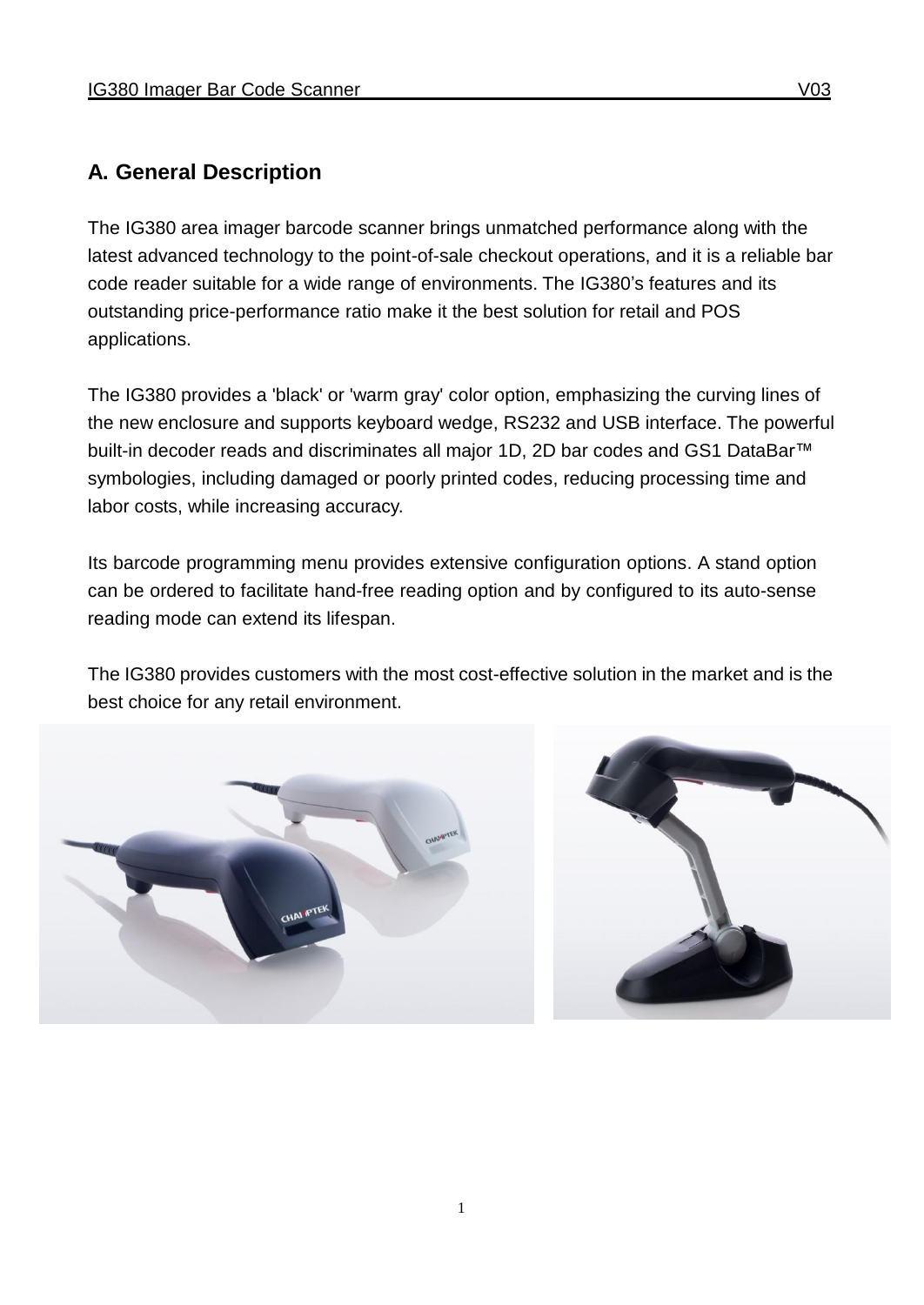## **B. Physical Characteristics**



#### **Cable drawing**

#### **RS232 Interface :**

Unit :mm



| LIST      |           |        | Function |            |
|-----------|-----------|--------|----------|------------|
| P3        | P1        | Color  | Р2       |            |
| Shielding |           | Brown  |          | <b>GND</b> |
| CORE      | 9         | Red    |          | POWER      |
|           | 2         | Orange | 2        | TXD        |
|           |           | Yellow |          | RXD        |
|           |           | Green  |          | <b>RTS</b> |
|           |           | Blue   |          | CTS        |
|           | Shielding | GND    |          | Shielding  |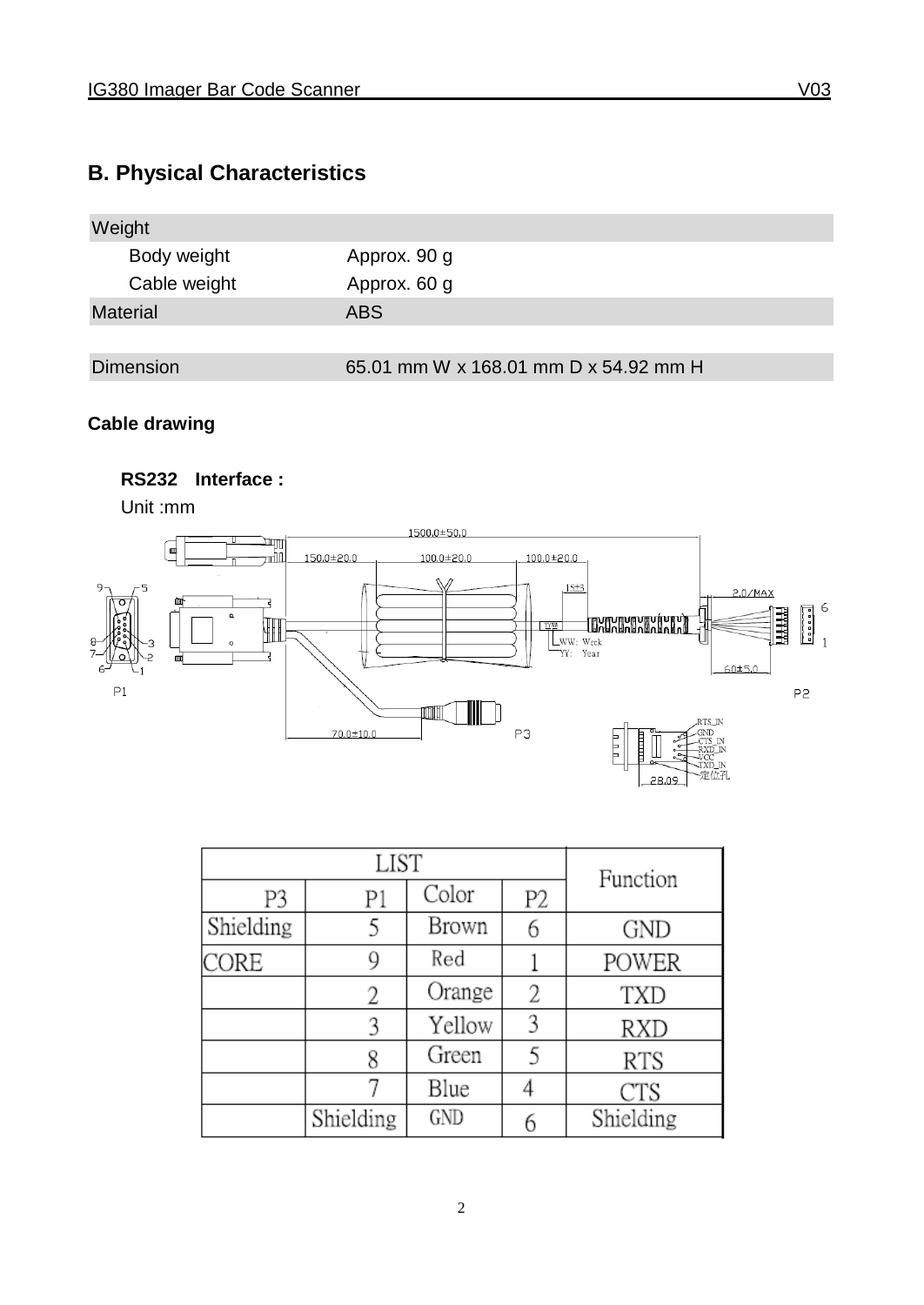#### **USB Interface :**

Unit : mm



P<sub>2</sub>

| <b>LIST</b> |       |    | Function   |
|-------------|-------|----|------------|
| P1          | Color | P2 |            |
|             | Red   |    | VCC        |
|             | Blue  |    | D-         |
|             | Green | 2  | D+         |
|             | Brown |    | <b>GND</b> |
| Shielding   | GND   |    | Shielding  |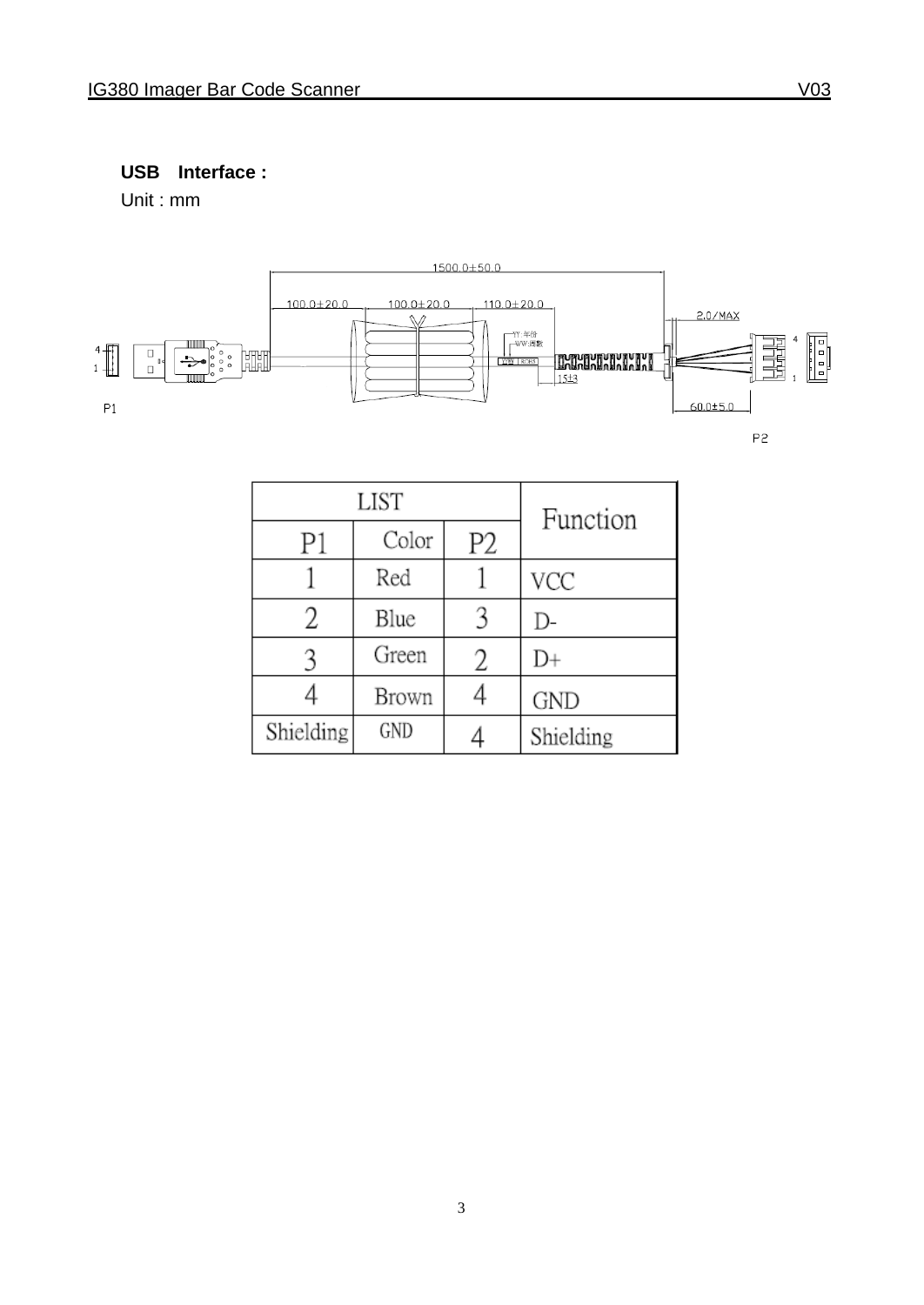## **Mechanical drawing**

Unit : mm



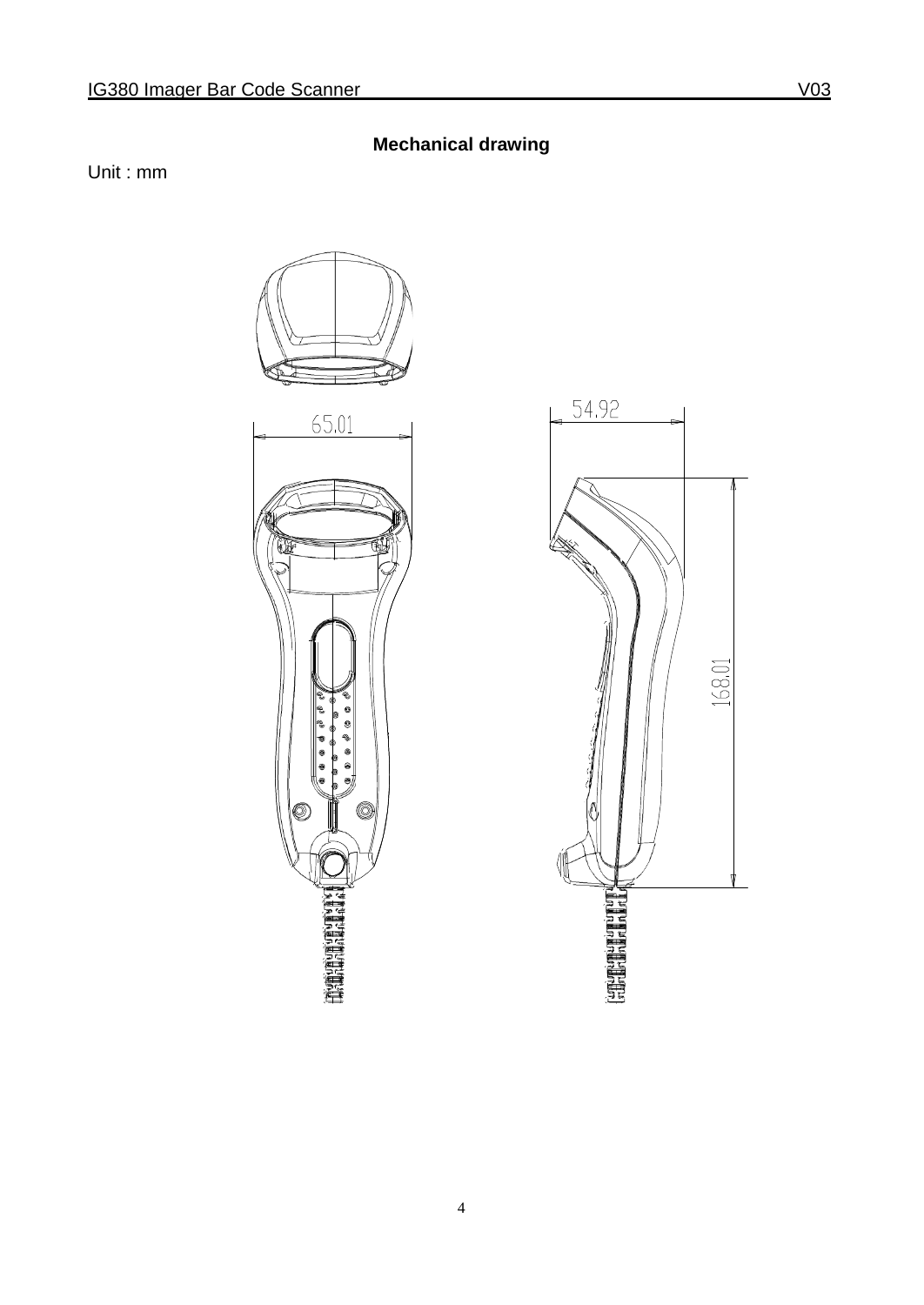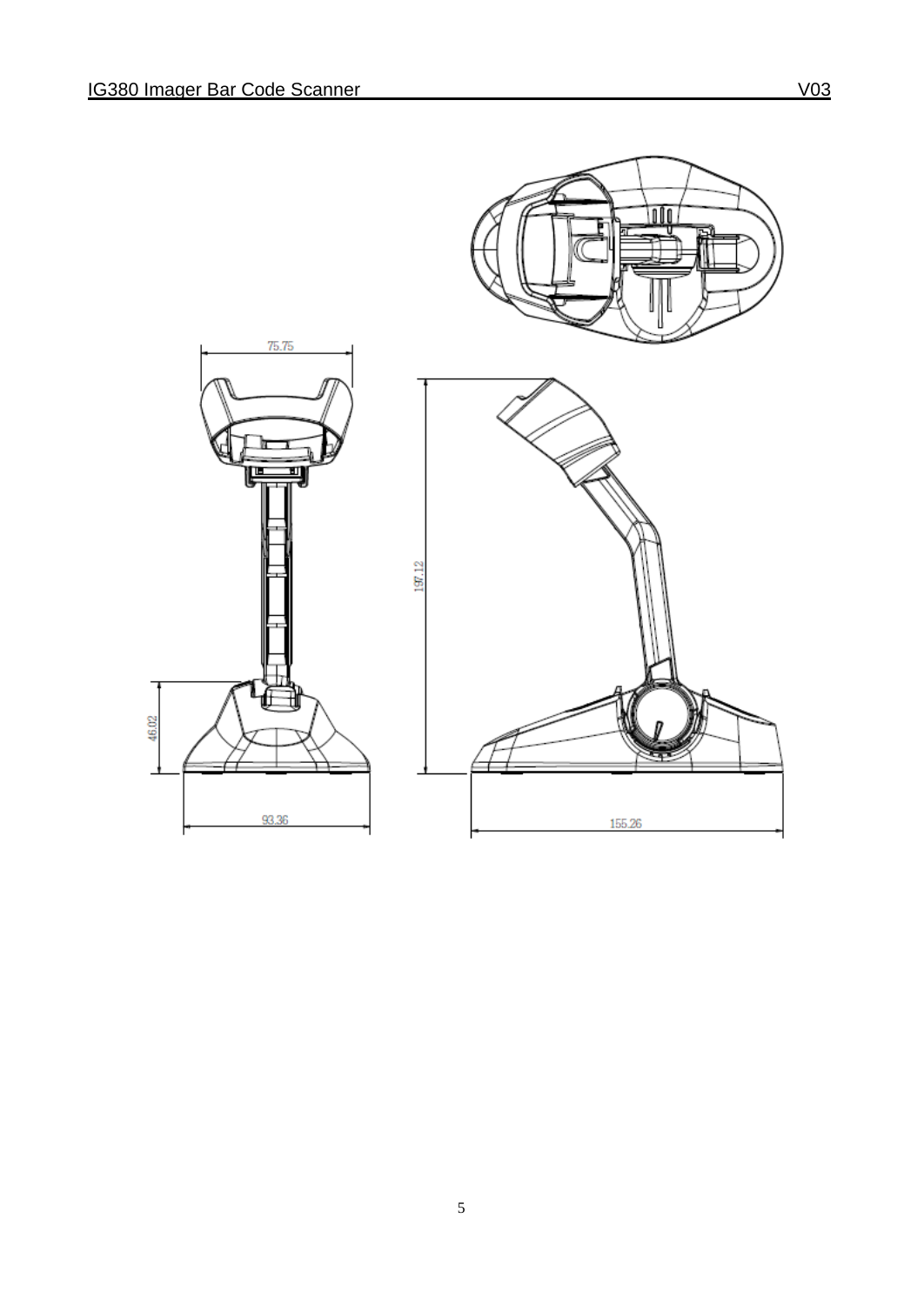## **C. Electrical Characteristics**

| Interface                 | <b>RS232</b> | USB      |
|---------------------------|--------------|----------|
| <b>Supply Voltage</b>     |              |          |
| Output Voltage (Typ.)     | ±9V          | $+5V±5%$ |
| Output low Voltage (Max.) |              | 0.7V     |
| <b>Current Draw</b>       |              |          |
| Stand by (Typ.)           | 40 mA        | 35 mA    |
| Operation (Typ.)          | 380 mA       | 335 mA   |

#### **D. Performance**

| <b>Light Source</b>         | White light LED                                 |
|-----------------------------|-------------------------------------------------|
| Sensor                      | 1280 (H) x 800 (V) pixels                       |
| Field of view               | Horizontal - $55^\circ$ , Vertical - $35^\circ$ |
| <b>Scan Rate</b>            | 60 fps                                          |
| <b>Reading Distance</b>     | 250mm@20mil/0.5mm, PCS90%                       |
| <b>Print Contrast Ratio</b> | PCS30%@5mil/0.127mm                             |
| Resolution                  | 3mil/0.076mm@PCS90% Code39,                     |
|                             | 8mil/0.2mm@PCS90% QRCode                        |
| Reading Angle               | Test Conditions: Code 39, 10mil/0.25mm, PCS90%  |
| Pitch Angle                 | $\pm 5^{\circ}$ $\sim$ 60 $^{\circ}$            |
| <b>Skew Angle</b>           | $±5^{\circ}$ ~60°                               |
| <b>Ambient Light</b>        | 100,000 Lux Max.                                |

# **E. Environmental**

| Operating Temperature    | 0 °C to 50 °C (32 °F to 122 °F)   |
|--------------------------|-----------------------------------|
| Storage Temperature      | -20 °C to 70 °C (-4 °F to 158 °F) |
| <b>Relative Humidity</b> | 20% to 95% (Non-condensing)       |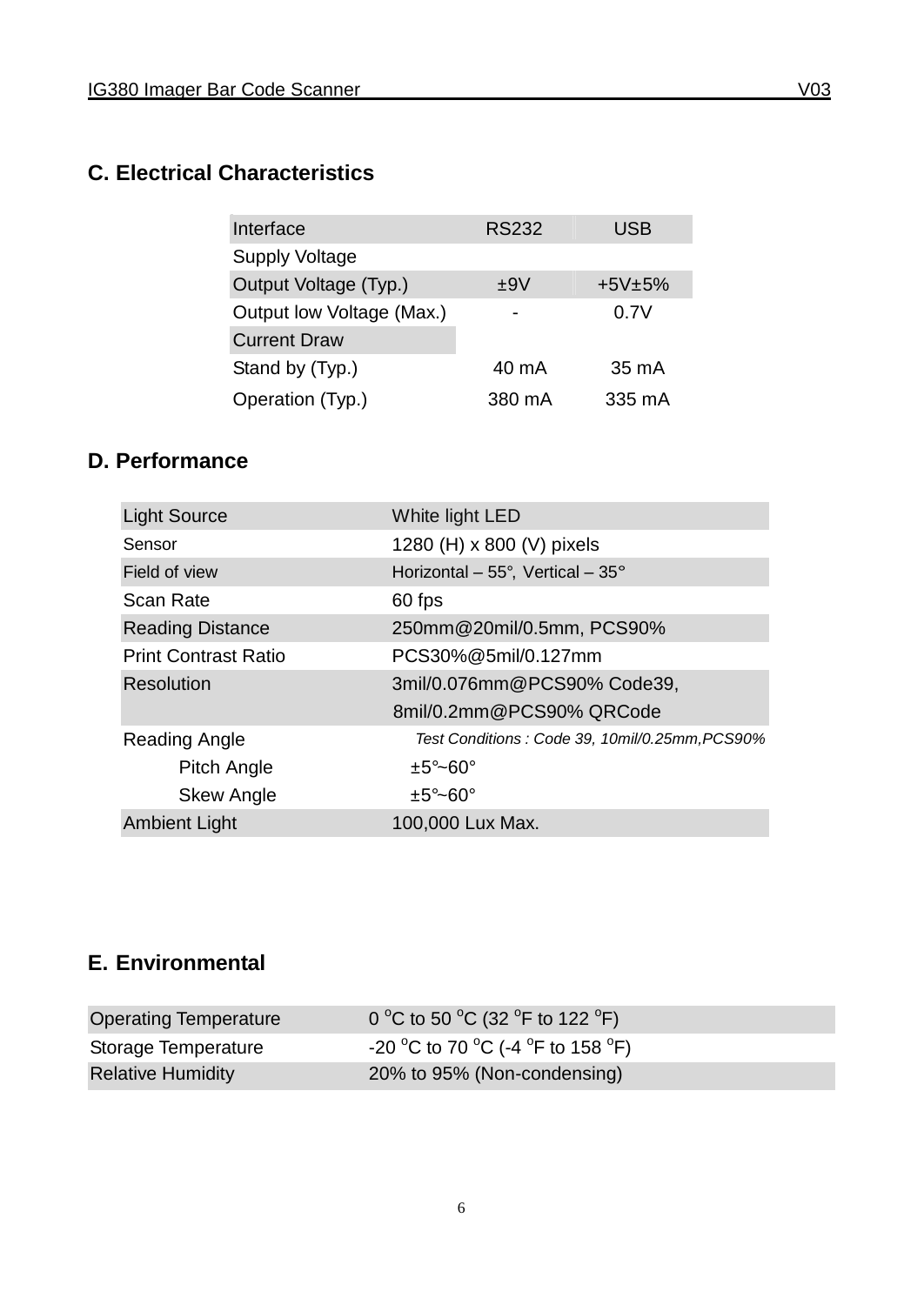# **F. Readable Symbologies**

| 1D Symbologies                      | <b>Readable</b> | <b>Default Enable</b> |
|-------------------------------------|-----------------|-----------------------|
| UPC-A                               | $\vee$          | $\vee$                |
| UPC-E                               | $\vee$          | $\vee$                |
| EAN-8/JAN-8                         | $\vee$          | $\vee$                |
| EAN-13/JAN-13                       | $\vee$          | $\vee$                |
| Code 39                             | $\vee$          | $\vee$                |
| Code 128                            | $\vee$          | $\vee$                |
| Codabar/NW7                         | $\vee$          | $\vee$                |
| Interleaved 25                      | $\vee$          | $\vee$                |
| Industrial 25                       | $\vee$          |                       |
| Matrix 25                           | $\sf V$         |                       |
| Code 93                             | $\vee$          |                       |
| China Post                          | $\vee$          |                       |
| Code 11                             | $\vee$          |                       |
| MSI/Plessey                         | $\vee$          |                       |
| Telepen                             | $\vee$          |                       |
| <b>GS1 Databar Omni-directional</b> | $\vee$          |                       |
| <b>GS1 Databar Limited</b>          | $\vee$          |                       |
| <b>GS1 Databar Expended</b>         | $\vee$          |                       |

| 2D Symbologies | <b>Readable</b> | <b>Default Enable</b> |
|----------------|-----------------|-----------------------|
| Aztec          | V               |                       |
| Data Matrix    | ٧               | V                     |
| <b>PDF 417</b> | V               | V                     |
| Micro PDF 417  | ٧               |                       |
| QR Code        | V               | $\vee$                |
| Micro QR Code  | ٧               |                       |
| Dotcode        | V               |                       |
| Maxicode       | Optional        |                       |
| Han Xin Code   | Optional        |                       |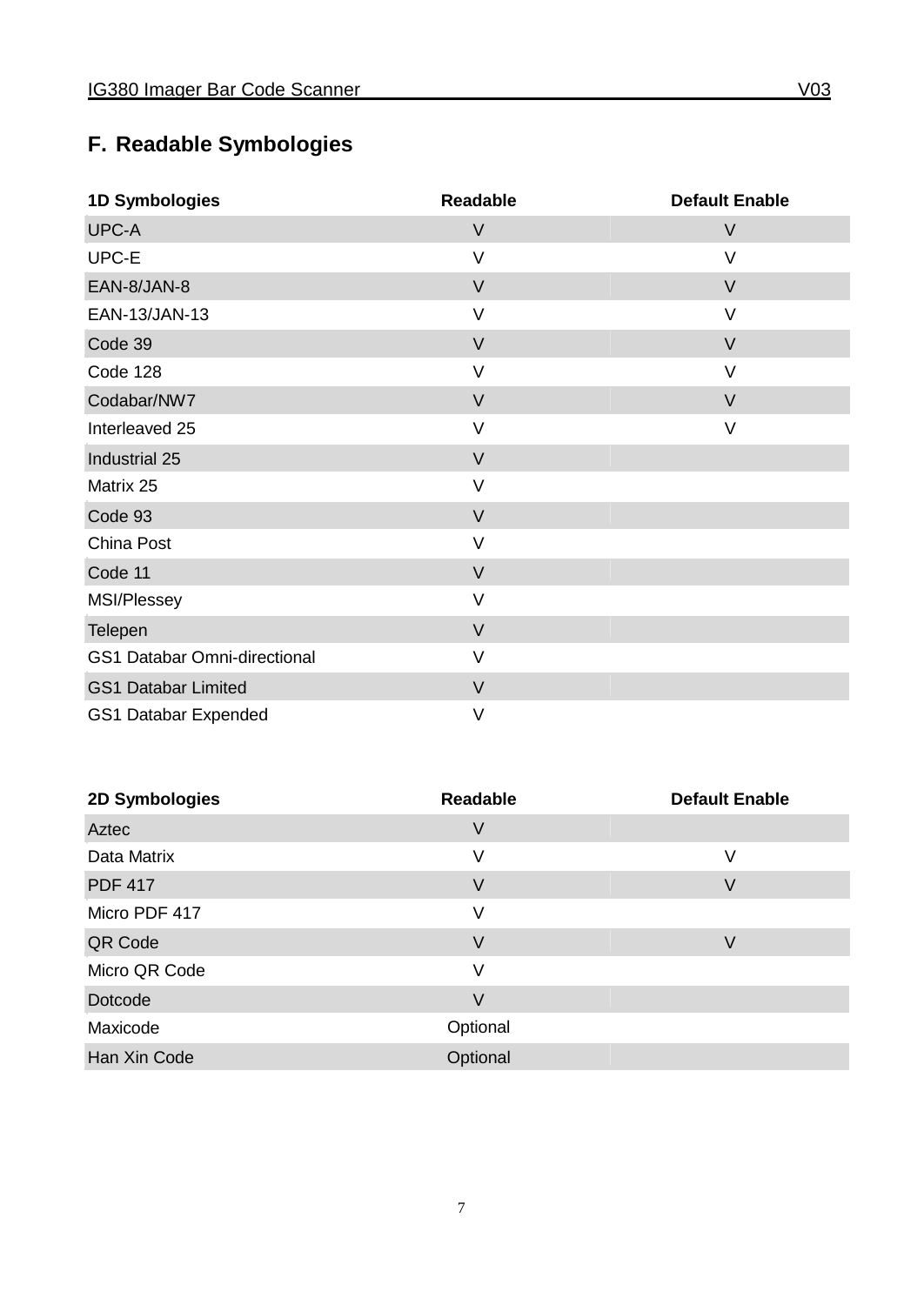# **G. Depth of field**

| <b>Barcode</b>    | Depth of field  |
|-------------------|-----------------|
| 3mil Code39       | $40 \sim 90$ mm |
| 4mil Code39       | $35 \sim 95$ mm |
| 5mil Code39       | $30 - 110$ mm   |
| 6mil Code39       | $30 - 140$ mm   |
| 10mil Code39      | $30 - 160$ mm   |
| 13mil Code39      | $30 - 180$ mm   |
| 20mil Code39      | $30 - 250$ mm   |
| 20mil QR Code     | $30 - 160$ mm   |
| 20mil PDF417      | $30 - 110$ mm   |
| 20mil Data Matrix | $30 - 160$ mm   |

Note: the test is under ambient light  $700 \sim 800$  Lux.